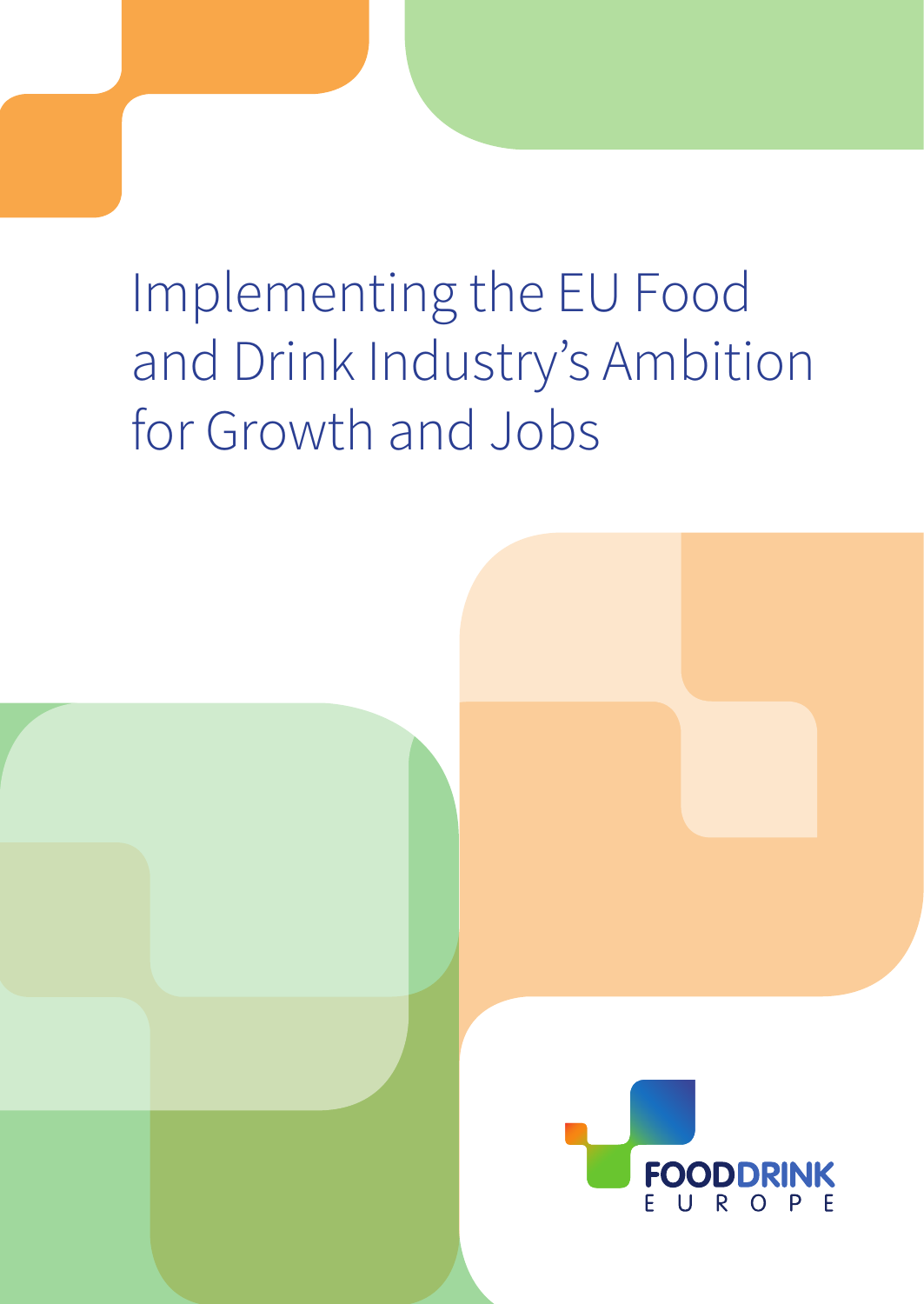### Food and drink industry's growth ambition for 2025: progress update

The food and drink industry is Europe's leading manufacturing sector, with a  $\epsilon$ 1,098 billion turnover, and a key job provider, with 4.2 million employees. The food and drink sector is inextricably intertwined in Europe's social, cultural and economic fabric. It is also a global champion, as the largest exporter of food and drinks in the world.

Thanks to its ongoing ambition to increase value added by 2.5-3.5% per year by 2025, the industry will continue to provide economic growth and jobs for EU citizens, ensure the satisfaction and well-being of consumers and secure environmental sustainability.

#### **For the time being, the EU food and drink industry is on track with its growth ambition: value added grew by 3.4% between 2013 and 2014.**



This ambition is however threatened and a well-functioning Single Market is becoming the industry's most important priority. Brexit is adding one more level of complexity and uncertainty for businesses on both sides of the channel.

While the Single Market is the EU food and drink industry's main market, generating around 90% of its turnover, access to third country markets opens up new opportunities.



*For more information, please read FoodDrinkEurope's report "A Competitive EU Food and Drink Industry for Growth and Jobs", 2016.*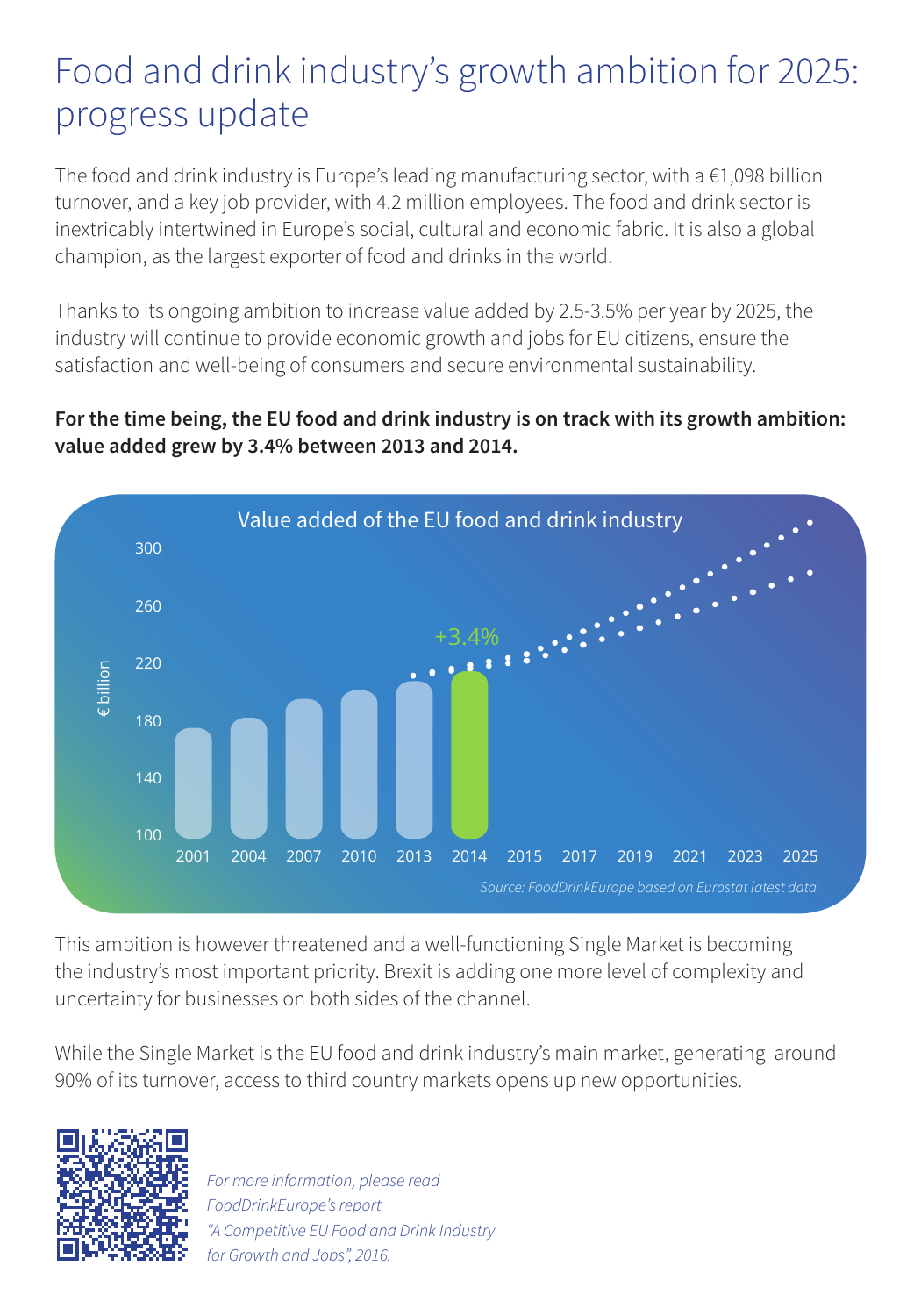Europe's food and drink manufacturers are committed to promote sustainable practices and aim to make a major contribution to the targets set within the UN 2030 Agenda for Sustainable Development, strengthening the links between food, people and the planet.

Science and science-based regulation also have an important role to play in helping the industry meet the challenges it faces. In October 2016, the European Commission announced a new policy framework, FOOD 2030, to better structure, connect and scale-up Research and Innovation (R&I) for food and nutrition security that will help every consumer attain a safe, affordable, healthy and sustainable diet.

While the food and drink industry continues to operate responsibly, it relies on an enabling policy framework to effectively tackle the challenges and seize the opportunities. This will be of immense importance for the sector's contribution to the success of the EU growth and jobs agenda.

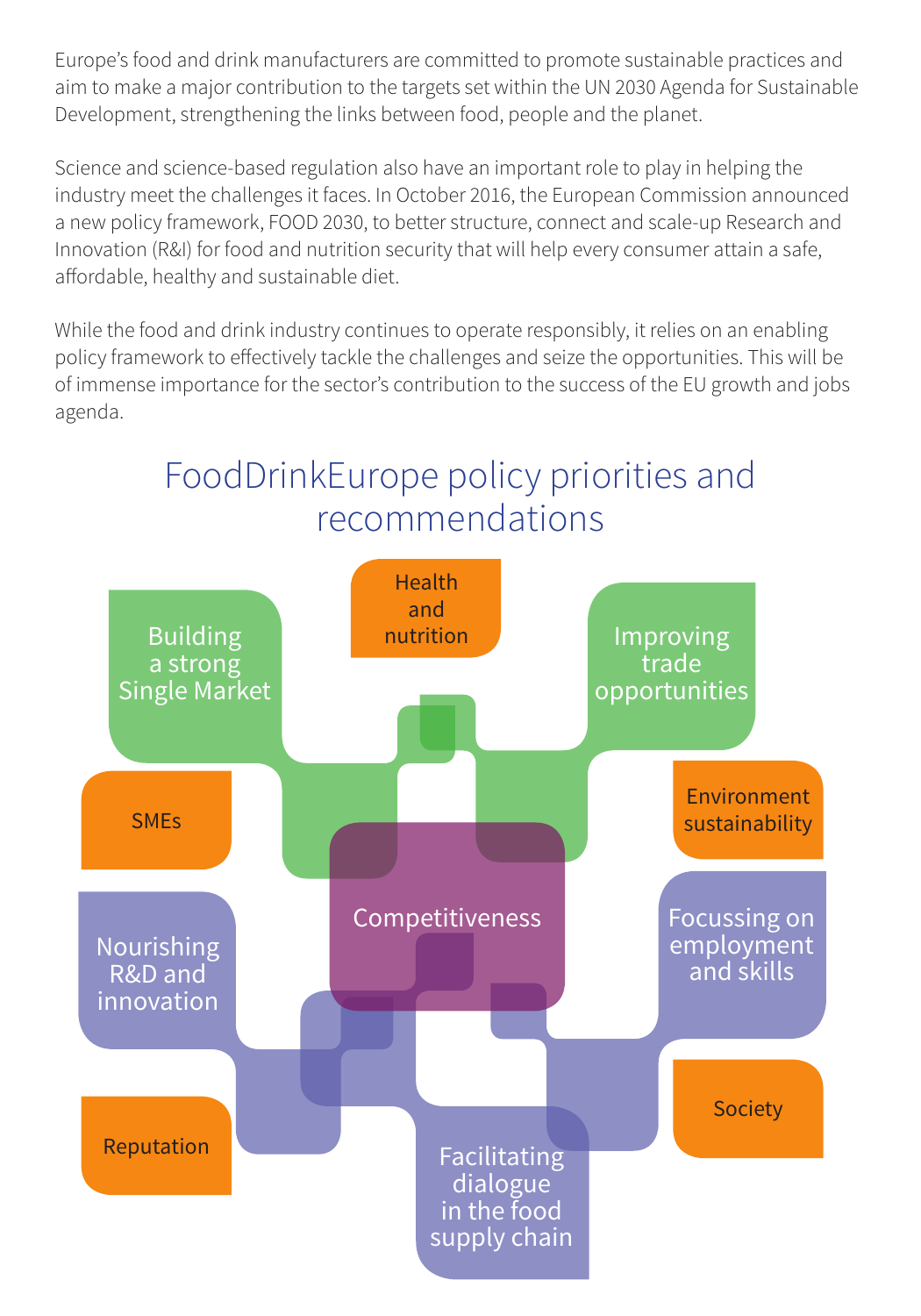## Policy priorities and recommendations for 2018



#### A strong and ambitious EU food and drink industry

The European food and drink industry makes a major contribution to the EU economy. It is deeply integrated in the economic fabric of each Member State, being the first manufacturing sector in half of them. Product diversity, know-how, high quality and safety standards are the cornerstones of the EU food and drink industry's ambition, combining pleasure, innovation and tradition in the food and drink products it supplies. To help the food and drink industry remain a global champion and a leading employer, it is vital for policy-makers to engage in a strong and ambitious European industrial strategy that supports it.

#### Single Market

The Single Market is one of the EU's greatest achievements, but renationalisation, different interpretations and "gold-plating" of EU laws increasingly lead to barriers for food and drink companies within the Single Market. In the context of an ambitious and comprehensive Single Market strategy, the European Commission should step up its role to make sure that EU legislation is correctly enforced and that national legislation does not fragment the Single Market in areas where food legislation is harmonised. In areas where it is not (yet) harmonised, simplifying and clarifying the functioning of Mutual Recognition is essential.



#### The Common Agricultural Policy (CAP)

The CAP is crucial for ensuring the security of supply of safe, high quality and competitively priced raw materials for the production of food. In the ongoing "Modernisation and Simplification of the CAP", FoodDrinkEurope supports a truly common agricultural policy, to underpin a strong and well-functioning Single Market. Besides, the CAP must promote a market-oriented agriculture, as the most efficient approach to improve the competitiveness of EU farmers.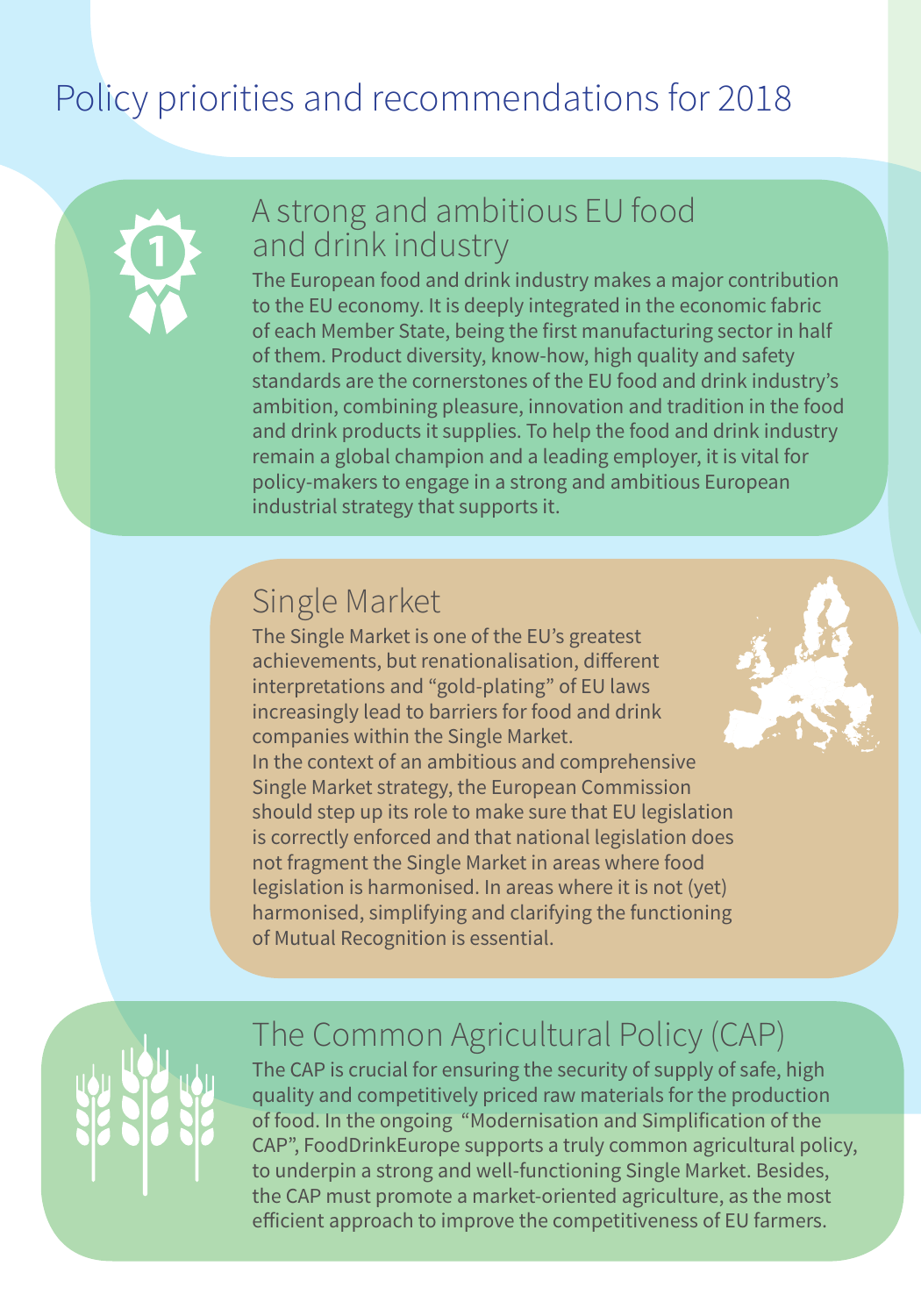

#### International trade

FoodDrinkEurope welcomes the EU's dedication to facilitate global trade with international partners, while ensuring fair terms of competition and a level playing field for domestic producers. The EU should continue to support a transparent and rules-based multilateral trading system administered by the World Trade Organization.

In parallel, the EU should move ahead with its bilateral trade agenda securing ambitious and balanced trade deals with tangible benefits for the food and drink industry. Timely ratification, implementation and robust enforcement of negotiated agreements is equally important (e.g. Vietnam, Japan), as are complementary efforts of the EU Market Access Partnership, and foreign diplomatic and trade missions.



#### EU R&I Framework Programme

Throughout the years, the EU has successfully supported R&I through the EU R&I Framework Programmes. FoodDrinkEurope calls on the EU Institutions to develop an ambitious next EU R&I Framework Programme (FP9) and ensure an appropriate budget for it - including increased support for R&I in areas relevant to the food and drink sector. FP9 should keep a right balance across the whole R&I chain, from generating new knowledge to exploiting available solutions, including special actions tailored to the needs of Small and Medium-sized Enterprises (SMEs).



#### Unfair Trading Practices (UTPs) and the Supply Chain Initiative (SCI)

FoodDrinkEurope welcomes the EU Institutions' high interest in this topic as food and drink companies of all sizes can face UTPs on the market. Any future framework legislation needs to: - reflect the SCI principles; - cover the entire food chain; - focus on increasing enforcement; - and allow to maintain existing efficient national approaches. Tackling UTPs that occur at any stage of the food chain while avoiding overregulation should be at the heart of the Commission's initiative. The EU action should fully take into account the complexity of the chain, as well as the development of European retail alliances.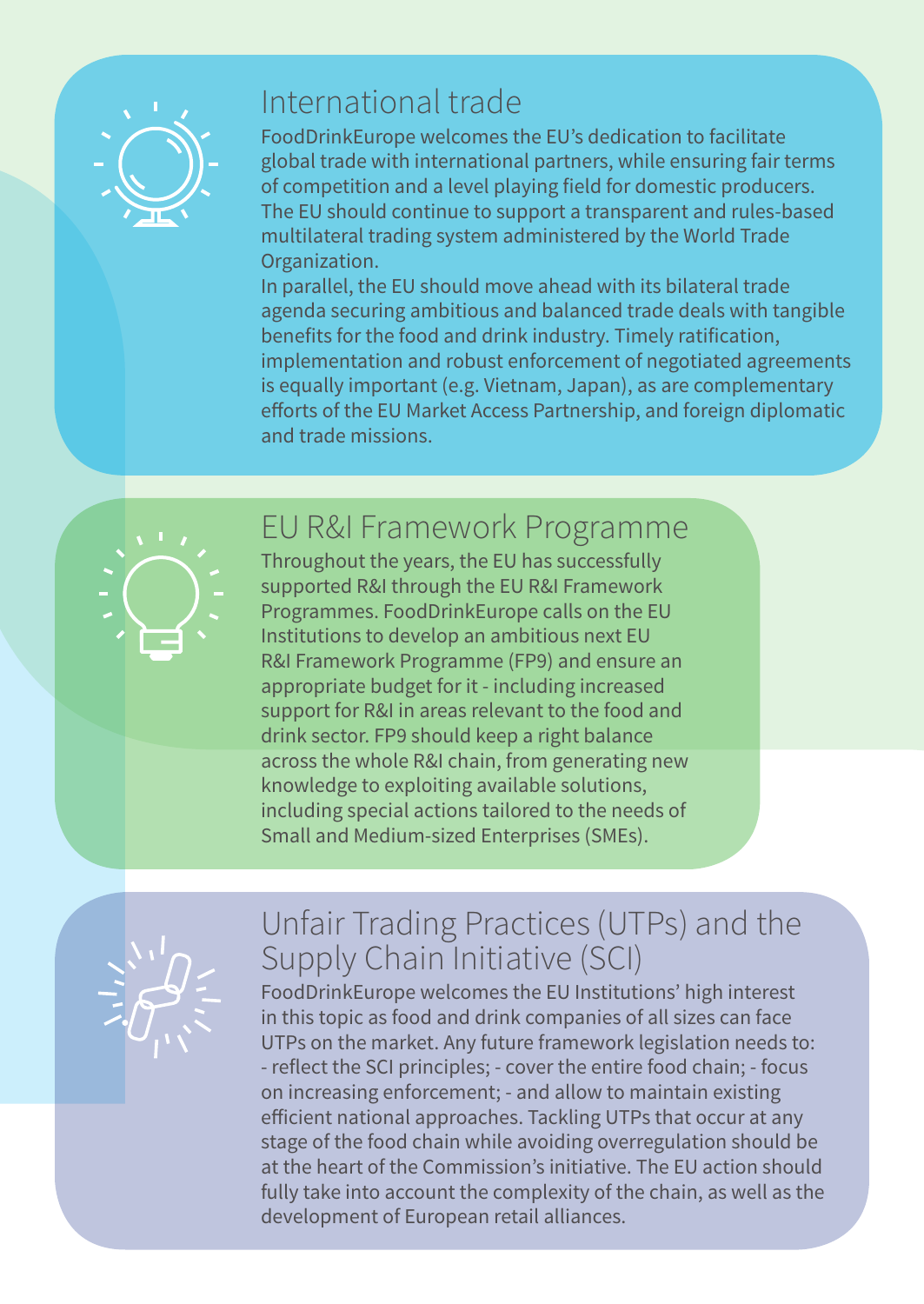#### Brexit

The UK is the largest trading partner of the EU27 in food and drinks, and supply chains are closely integrated. Transitional arrangements will be essential for businesses to prepare for the future EU27-UK relationship. The duration of these transitional arrangements should be determined by business needs to get ready for the new EU27-UK trade regime and not by political requirements. Moreover, negotiators on both sides must work towards establishing an ambitious and balanced agreement that enables businesses to remain competitive.

#### Discriminatory food taxes

Governments of some EU Member States have over the past few years introduced taxes on specific food categories and food ingredients under the pretext of addressing obesity. Whereas evidence remains scarce that such taxes have any positive impact on health, this situation is negatively impacting the competitiveness of the agri-food sector; this has been confirmed, amongst others, by the European Commission in a report from 2014.

Rather than imposing discriminatory food and drinkrelated taxes, FoodDrinkEurope calls on authorities to work together with the industry on an ambitious, positive and collaborative agenda to promote more balanced diets and healthier lifestyles.



#### Circular Economy

To unlock further sustainable growth and innovation for a resource-efficient circular economy, the food and drink industry recommends: - taking food waste prevention actions that address the whole food chain; - maximising the value of raw materials by allowing more materials to remain products or be classified as by-products; - promoting continuous improvement of the environmental performance of food and drink products along their life-cycle; - protecting the Single Market for packaged goods; - prioritising the protective function of packaging; - and promoting investment in recycling techniques.

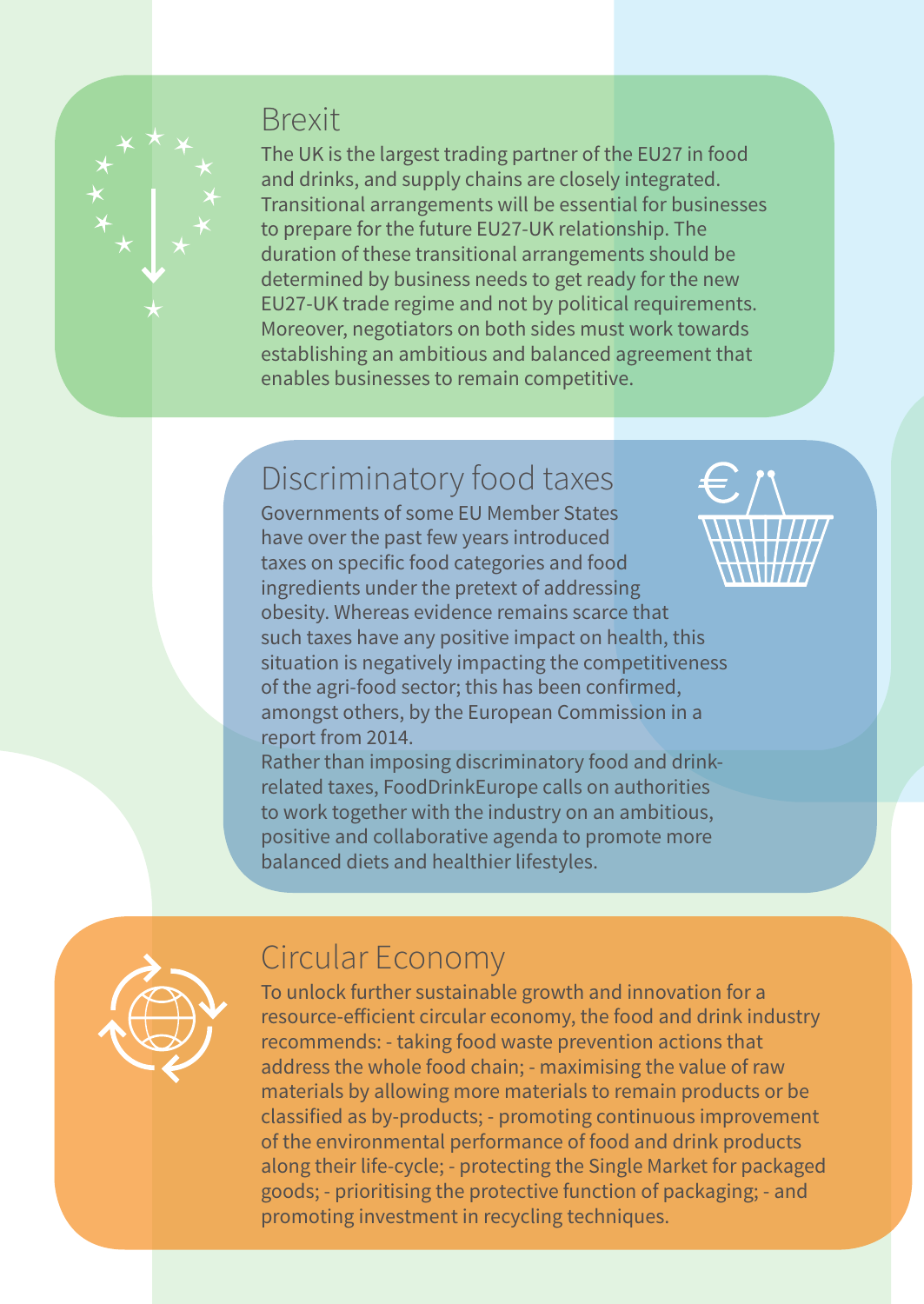

#### REFIT evaluation of the EU legislation on Plant Protection Products (PPPs) and pesticides residues

In its evaluation and fitness check roadmap, the Commission sets out the objectives of the assessment of the implementation of the legislation on PPPs and pesticide residues. Various issues that shall be subject to evaluation are particularly relevant for the food and drink industry, such as the scope of the Regulation, and the procedures for setting, modifying, deleting and reviewing Maximum Residue Levels. Of particular importance is the review of the definition of PPPs, given that certain substances might be detected in food, which originate from sources other than a pesticide application, but which are currently formally considered as PPPs and therefore leading to frequent regulatory challenges.

#### Environmental footprint

In view of the future potential application of the Product Environmental Footprint (PEF) methodology to EU policy, we recommend PEF to be integrated in a harmonised, voluntary and flexible framework, supported by industry. The policy framework should support the use of PEF as a diagnostic tool for identifying hotspots and promoting continuous improvement.



#### Jobs and Skills

The food and drink industry needs to ensure a qualified and sustainable labour supply for the sector. We recommend to EU policy-makers to provide a framework that fosters stronger connections between the worlds of business and education, to drive up qualifications and foster innovation as provided for example in the New Skills Agenda for Europe and in European Sector Skills Councils.